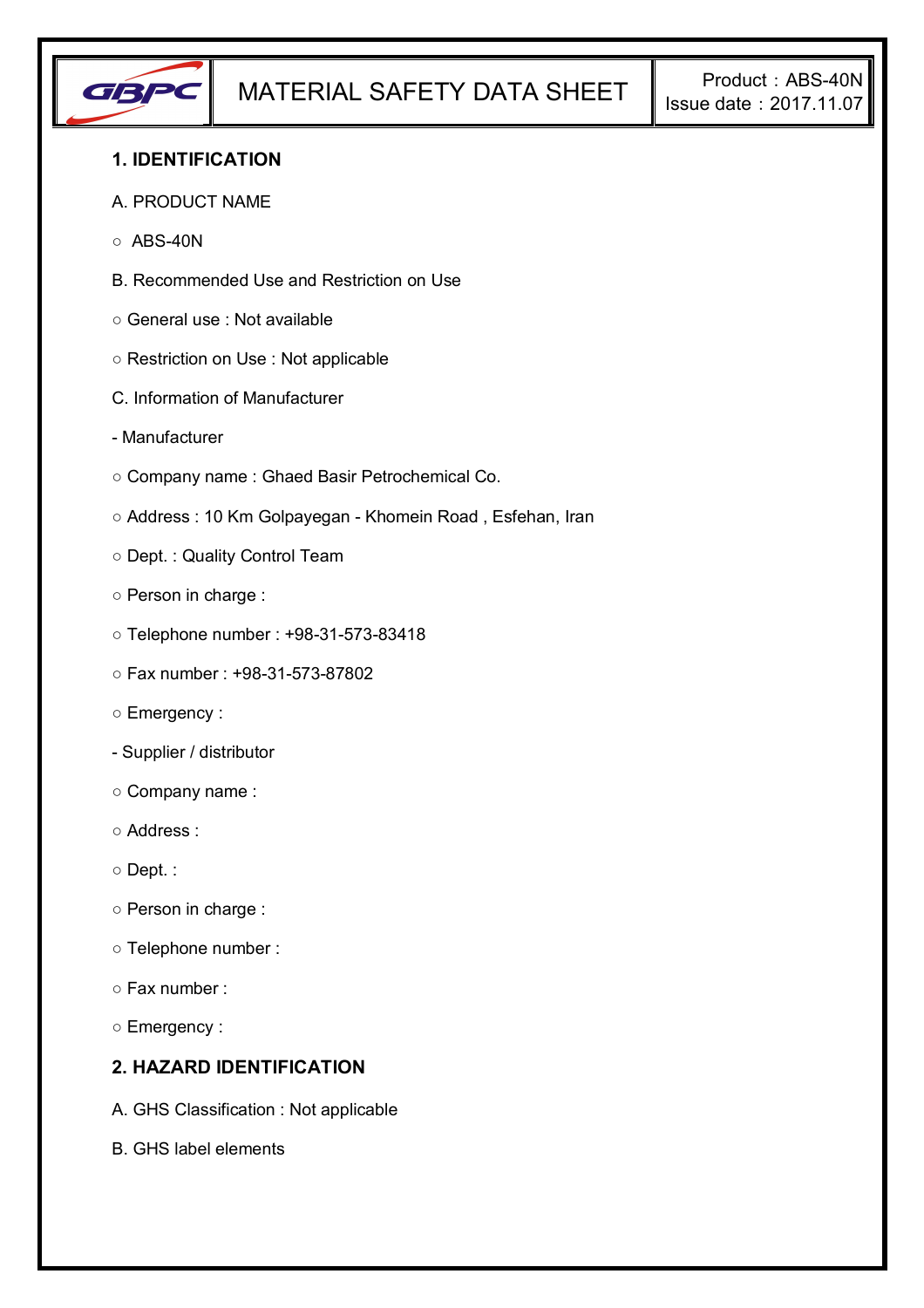

- Hazard symbols : Not applicable
- Signal word : Not applicable
- Hazard statement : Not applicable
- Precautionary statements : Not applicable
- C. Other hazards which do not result in classification :
- NFPA rating: (0~4 steps) : Health=1, Flammability=1, Reactivity=0

# **3. COMPOSITION/INFORMATION ON INGREDIENTS**

| Chemical name                              | CAS No         | Contents(%) |
|--------------------------------------------|----------------|-------------|
| Acrylonitrile-butadiene-styrene co-polymer | 9003-56-9      | $97 - 100$  |
| Stabilizer                                 | Proprietary    | $0 - 1$     |
| Lubricant                                  | Proprietary    | $0 - 2$     |
| Acrylonitrile monomer                      | $107 - 13 - 1$ | < 0.1       |
| Butadiene monomer                          | 106-99-0       | < 0.1       |
| Styrene monomer                            | 100-42-5       | < 0.1       |

# **4. FIRST-AID MEASURES**

A. Eye Contact :

- Immediately flush eyes with plenty of water at least 15minutes.
- If irritation persists, get a doctor's examination.
- Lifting eyelids occasionally to wash eyelids down enough to follow up.
- B. Skin Contact :
- Wash the contaminated skin area with running water.
- Cooling the contaminated skin with cool running water when contact with melt.
- Get medical attention when burn by melt.
- C. Inhalation :
- Remove exposed person to fresh air.
- Remove victim to fresh air and keep at rest in a position comfortable.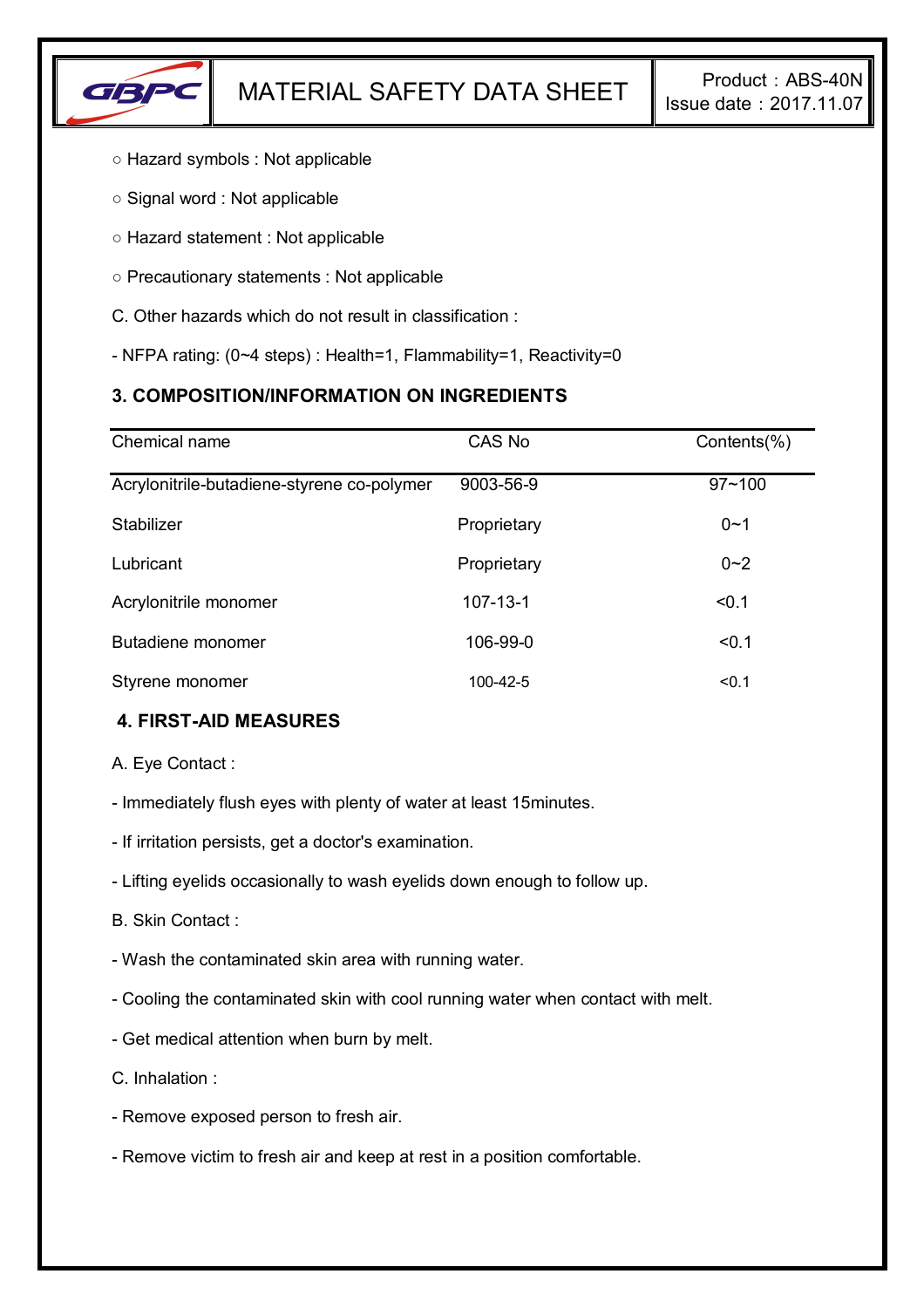

- Get medical attention.
- D. Ingestion :
- Rinse mouth with water.
- Give large amounts of water to relieve stimulus.
- Toxic by ingestion does not high.
- If irritation or symptoms occurs, get a doctor's examination.
- E. Delay and immediate effects and also chronic effects from short and long term
- exposure : Not available
- F. Notice to Physician :
- Treatment may vary with condition of victim and specifics of incident.

## **5. FIRE FIGHTING MEASURE**

- A. Suitable (Unsuitable) extinguishing media :
- Extinguishing media : Carbon Dioxide, Dry Chemical, Water.
- Unsuitable Extinguishing media : Do not use direct water.
- Big Fire : Water spray, regular foam
- B. Specific hazards arising from the chemical
- Combustion : Carbon monoxide, Carbon dioxide, hydrogen cyanide
- Levels of fire hazard : Not available
- C. Fire fighting procedures and equipments :
- Wear appropriate personal protective equipment(see section 8. EXPOSURE

### CONTROLS/PERSONAL PROTECTION).

- Avoid inhalation of smoke or gas when fire fighting.
- Move container from fire area if it can be done without risk.
- Cool containers with water until well after fire is out.

### **6. ACCIDENTAL RELEASE MEASURES**

A. Personal Precautions, Protective Equipment and Emergency procedures :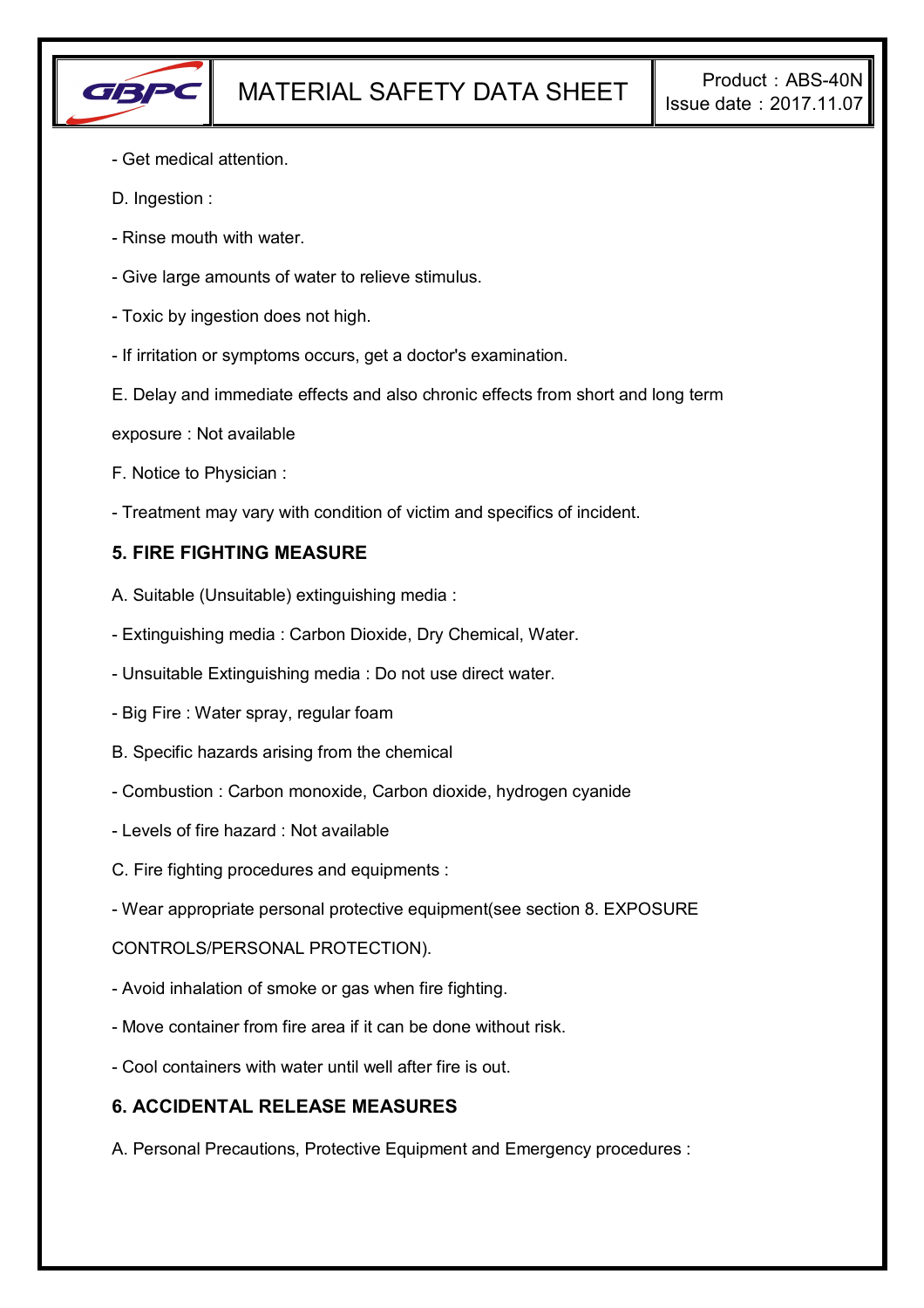

- Perform in accordance with 「See section 8. EXPOSURE CONTROLS /

PERSONAL PROTECTION」. Put on appropriate personal protective equipment.

- Where possible allow leak of molten material to solidify mechanical and

chemical protective.

- Use a way to minimize dust.
- Avoid contact with eyes and skin.
- Avoid inhalation of substance itself or combustion.
- Evacuation against the wind.
- Avoid contact with heat, sparks, flame or other ignition sources.
- B. Environmental Precautions
- Avoid dispersal of spilt material and runoff and contact with waterways, drains

and sewers. If large spills, advise emergency services.

- C. Methods and materials for containment and cleaning up :
- For small spills.
- Remove all sources of ignition.
- Suppression occurrence of dust.
- Appropriate container for disposal of spilled material collected.
- Ventilate leak areas and clearing leak area.
- For large spills.
- Remove all sources of ignition.
- Suppression occurrence of dust.
- Avoid entering to sewers or water system.
- For disposal of spilled material in appropriate containers collected and clear

surface.

- Appropriate container for disposal of spilled material collected.

# **7. HANDLING AND STORAGE**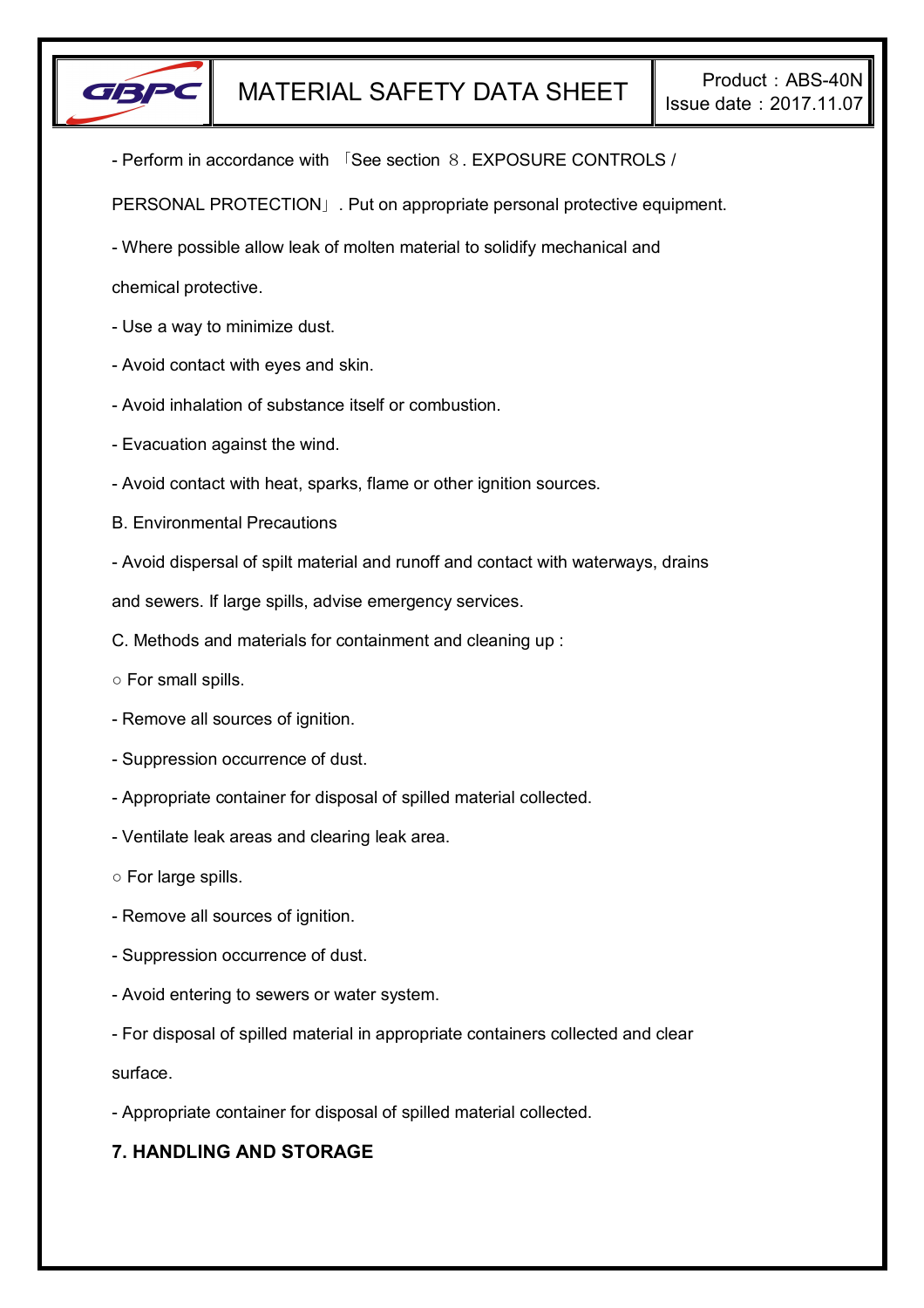

- A. Handling :
- Perform in accordance with 「See section 8. EXPOSURE CONTROLS /

PERSONAL PROTECTION」. Put on appropriate personal protective equipment.

- Handle in a well-ventilated place.
- Avoid contact with heat, sparks, flame or other ignition sources.
- Remove all sources of ignition.
- Use all the equipment after the ground.
- Wash thoroughly after handling.
- B. Storage Precautionary Statements :
- Keep in original container and tightly closed.
- Avoid contact moisture.
- Avoid contact with incompatible materials.

### **8. EXPOSURE CONTROLS/PERSONAL PROTECTION**

- A. Exposure limit
- Exposure limit under ISHL : Not applicable
- ACGIH : Not applicable
- Biological exposure limits : Not applicable
- B. Engineering Controls

- A system of local and/or general exhaust is recommended to keep employee exposures above the Exposure Limits. Local exhaust ventilation is generally preferred because it can control the emissions of the contaminant at its source, preventing dispersion of it into the general work area. The use of local exhaust ventilation is recommended to control emissions near the source.

C. Personal Protective Equipment :

 $\gamma$  Respiratory Protection : Use the respirator be given official approval by Iranian Occupational Health Association (IOHA). Under conditions of frequent use or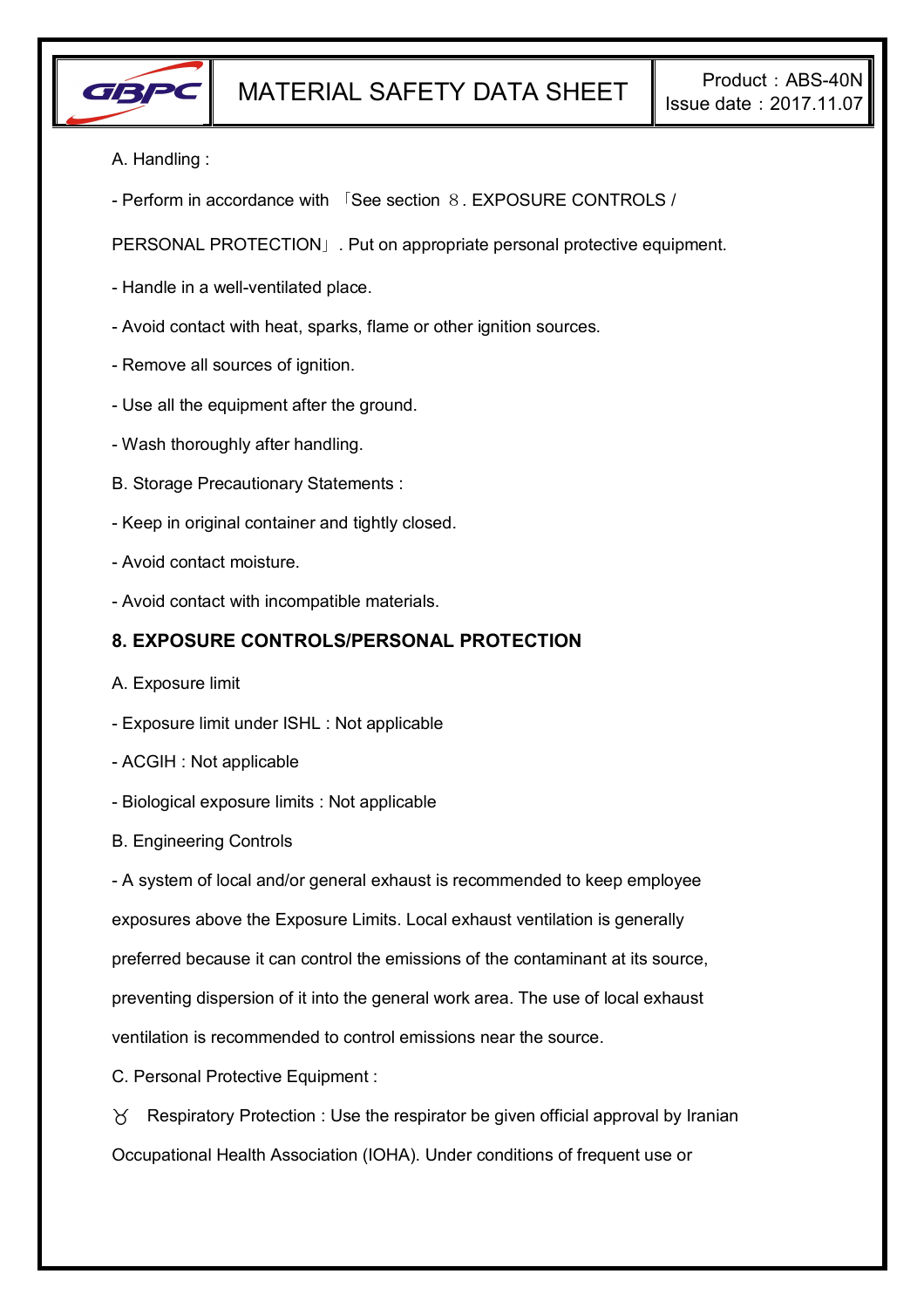

heavy exposure, Respiratory protection may be needed. Respiratory protection is ranked in order from minimum to maximum. Consider warning properties before use.

- Dust, mist, fume-purifying respiratory protection

- Any air-purifying respirator with a corpuscle filter of high efficiency

- Any respiratory protection with a electromotion fan(for dust, mist,

fume-purifying)

※ For Unknown Concentration or Immediately Dangerous to Life or

**Health** 

- Self-contained breathing apparatus(pressure-demand or other

positive-pressure mode in combination)

- Supplied-air respirator with full facepiece

 $\forall$  Eye Protection : Wear primary eye protection such as splash resistant safety

goggles with a secondary protection faceshield. Provide an emergency eye

wash station and quick drench shower in the immediate work area.

 $\gamma$  Hand Protection : Wear chemical resistant protected gloves if there is hazard potential for direct skin contact. Wear heat resistant protected gloves to withstand the temperature of molten product.

 $\gamma$  Body Protection : Wear chemical resistant protected clothing if there is hazard potential for direct contact.

# **9. PHYSICAL AND CHEMICAL PROPERTIES**

A. Appearance : Solid

B. Odor : Distinctive odor

C. Odor threshold : Not available

D. pH : 7

E. Melting point/Freezing point : Not applicable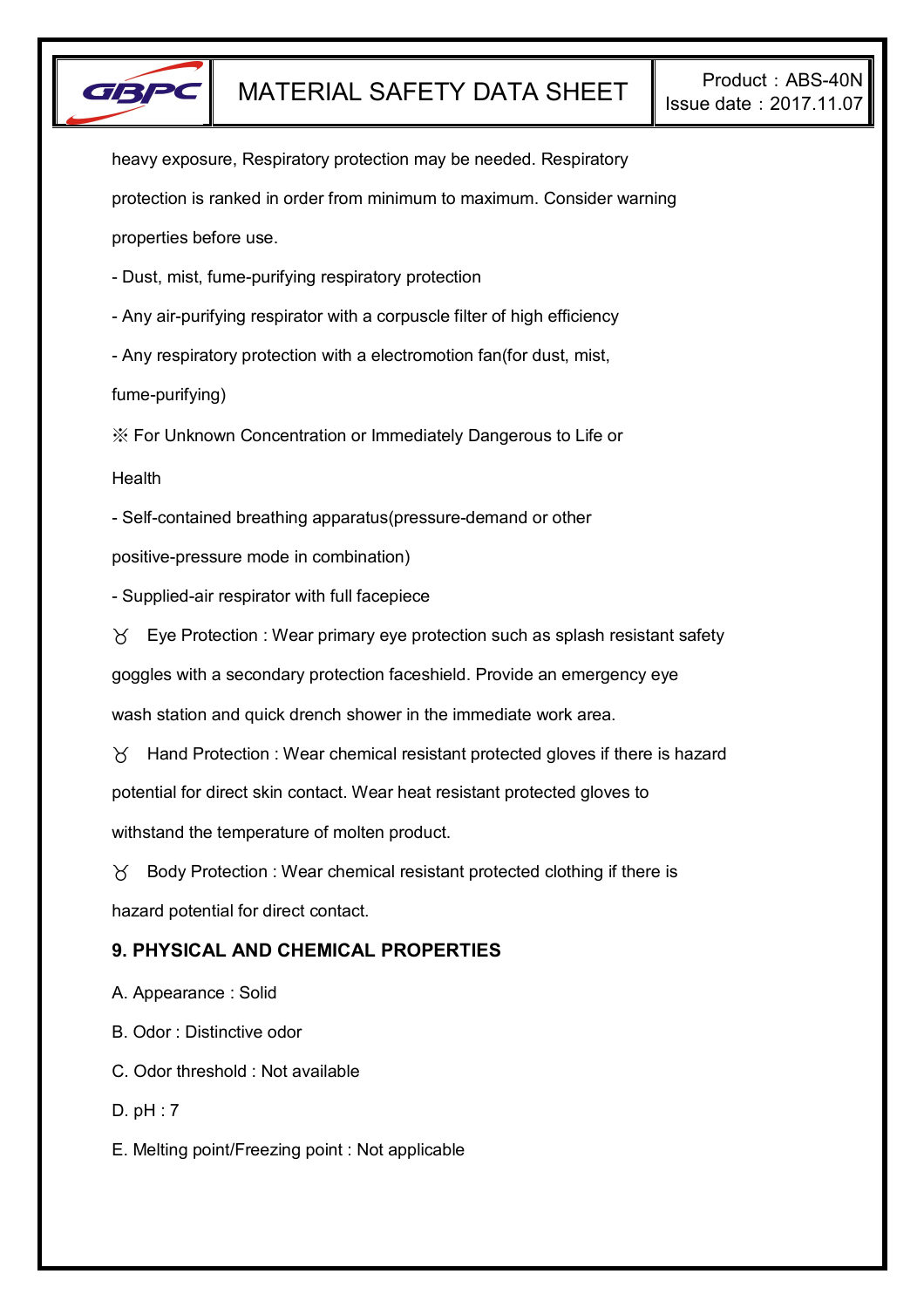

- F. Initial Boiling Point/Boiling Ranges : Not applicable
- G. Flash point : 349℃(660℉)
- H. Evapourating Rate : Not applicable
- I. Flammability(solid, gas) : 1/16" HB(UL 94)
- J. Upper/Lower Flammability or explosive limits : Not available
- K. Vapour pressure : Not applicable
- L. Solubility :
- Water : Insoluble
- Acetone, MEK, dichloromethane: Soluble
- Alcohol, Mineral Oil: insoluble
- M. Vapour density(Air=1) : Not applicable
- N. Relative density : 1.02~1.17
- O. Partition coefficient of n-octanol/water : Not available
- P. Autoignition Temperature : 455℃
- Q. Decomposition Temperature : Not applicable
- R. Viscosity : Not applicable
- S. Molecular weight : 50,000~200,000

### **10. STABILITY AND REACTIVITY**

- A. Stability
- This material is stable under recommended storage and handling conditions
- Decompose at 320℃ on heating.
- B. Possibility of Hazardous Reaction
- Will not occur.
- C. Conditions to Avoid
- Avoid contact with heat.
- Avoid contact with heat, sparks, flame or other ignition sources.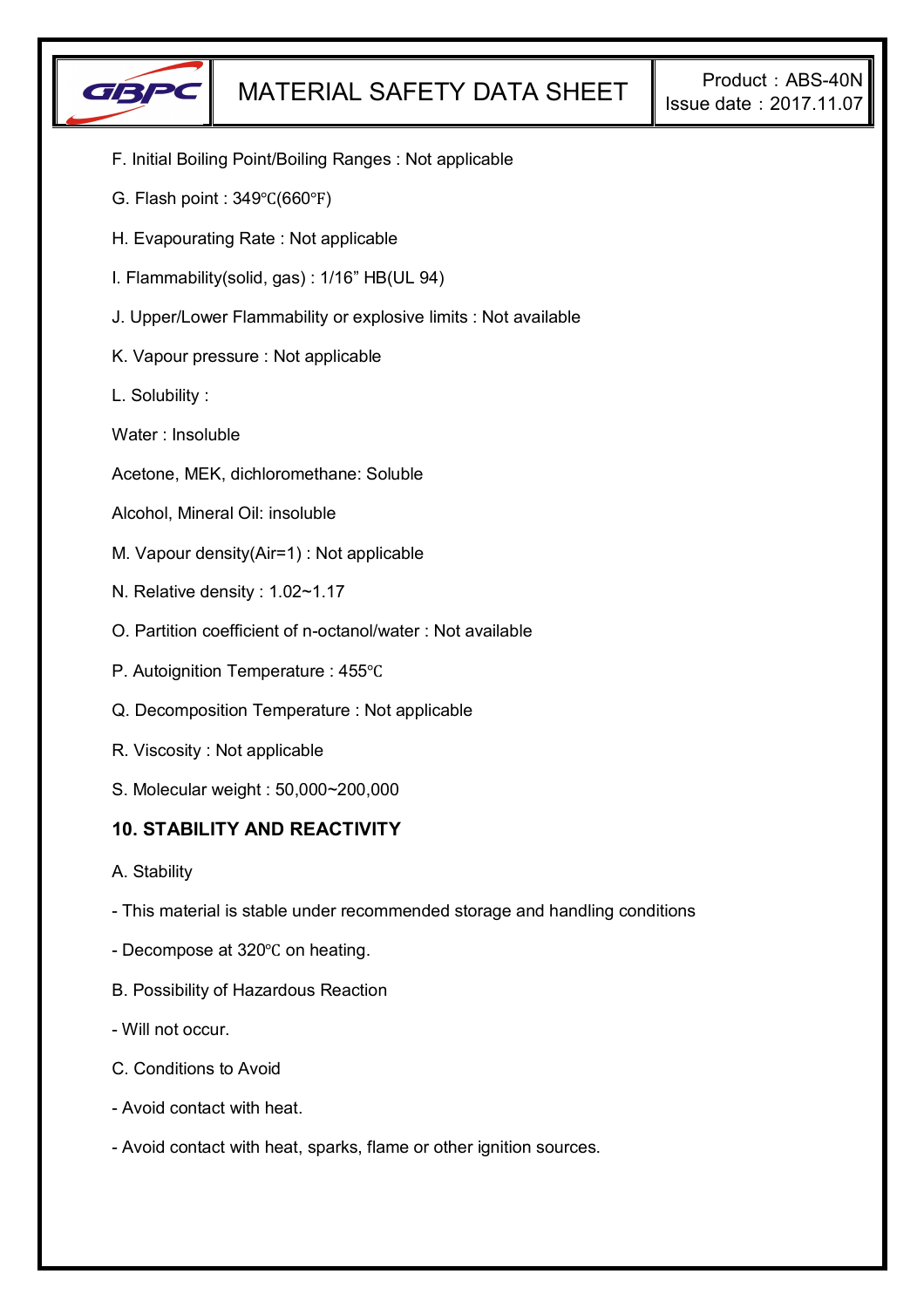

- D. Materials to Avoid
- Strong oxidizing agents.
- E. Hazardous Decomposition Products
- Hydrogen cyanide
- Generate monomer, oxides, gas/steam, hydrocarbon, low-molecular oligomers

ring, gas products when heated to high temperature.

## **11. TOXOCOLOGICAL INFORMATION**

- A. Information on the likely routes of exposure
- $\forall$  (Respiratory tracts) : Not available
- $\forall$  (Oral): Not available
- (Eye ∙ Skin) : Not available
- B. Delayed and immediate effects and also chronic effects from short and long term

exposure

- $\forall$  Acute toxicity : Not available
- $\gamma$  Skin corrosion/irritation : Not available
- $\gamma$  Serious eye damage/irritation : Not available
- $\gamma$  Respiratory sensitization : Not available
- $X$  Skin sensitization : Not available
- Carcinogenicity : Not available
- $\gamma$  Germ cell mutagenicity : Not available
- $\gamma$  Reproductive toxicity : Not available
- $\gamma$  Specific target organ toxicity(single exposure) : Not available
- $\gamma$  Specific target organ toxicity(repeated exposure) : Not available
- $\chi$  Aspiration hazard : Not available
- Chronic effect : Not available
- C. Calculation the classification of the mixture(acute toxicity estimate calculation
- etc.) : Not applicable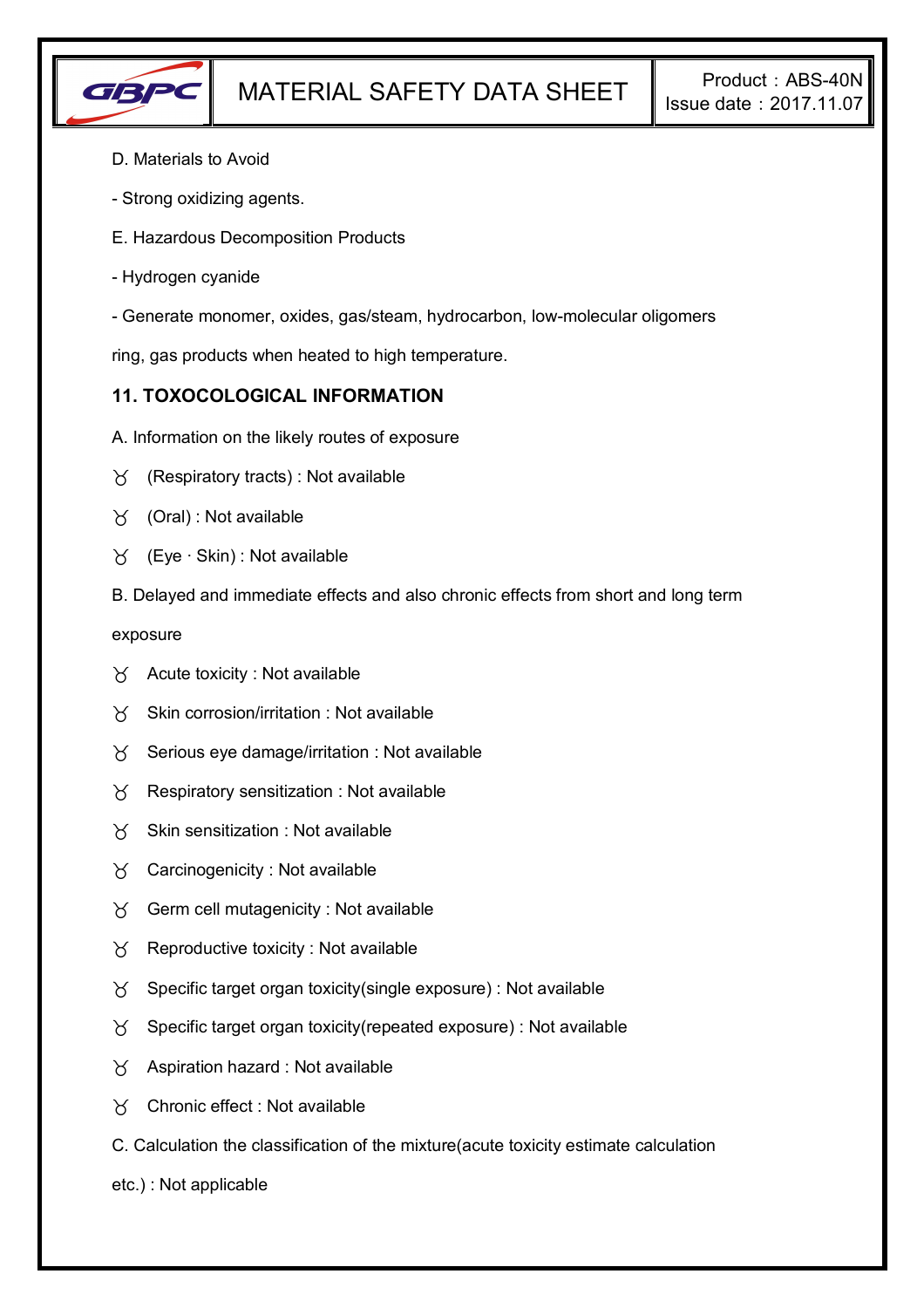

# **12. ECOLOGICAL INFORMATION**

- A. Ecotoxicity : Not available
- B. Persistence and degradability : Not applicable
- C. Bioaccumulative potential : Not applicable
- D. Mobility in soil : Not available
- E. Other adverse effects : Not applicable

### **13. DISPOSAL CONSIDERATION**

A. Disposal methods

- The user of this product must properly characterize the waste/container generated from the use of this product in accordance with all applicable federal, state and/or local laws and regulations in order to determine the proper disposal of the waste in accordance with all applicable federal, state and/or local laws and regulations.

B. Special precautions for disposal :

- The user of this product must disposal by oneself or entrust to waste disposer or person who other' s waste recycle and dispose, person who establish and operate waste disposal facilities.

- Dispose of waste in accordance with local regulation.

### **14. TRANSPORT INFORMATION**

- A. UN number : Not regulated for transport of dangerous goods
- B. Proper shipping name : Not applicable
- C. Hazard class : Not applicable
- D. Packing group : Not applicable
- E. Marine pollutant : Not applicable
- F. Special precautions for user related to transport or transportation measures :

1) EmS FIRE SCHEDULE : F-A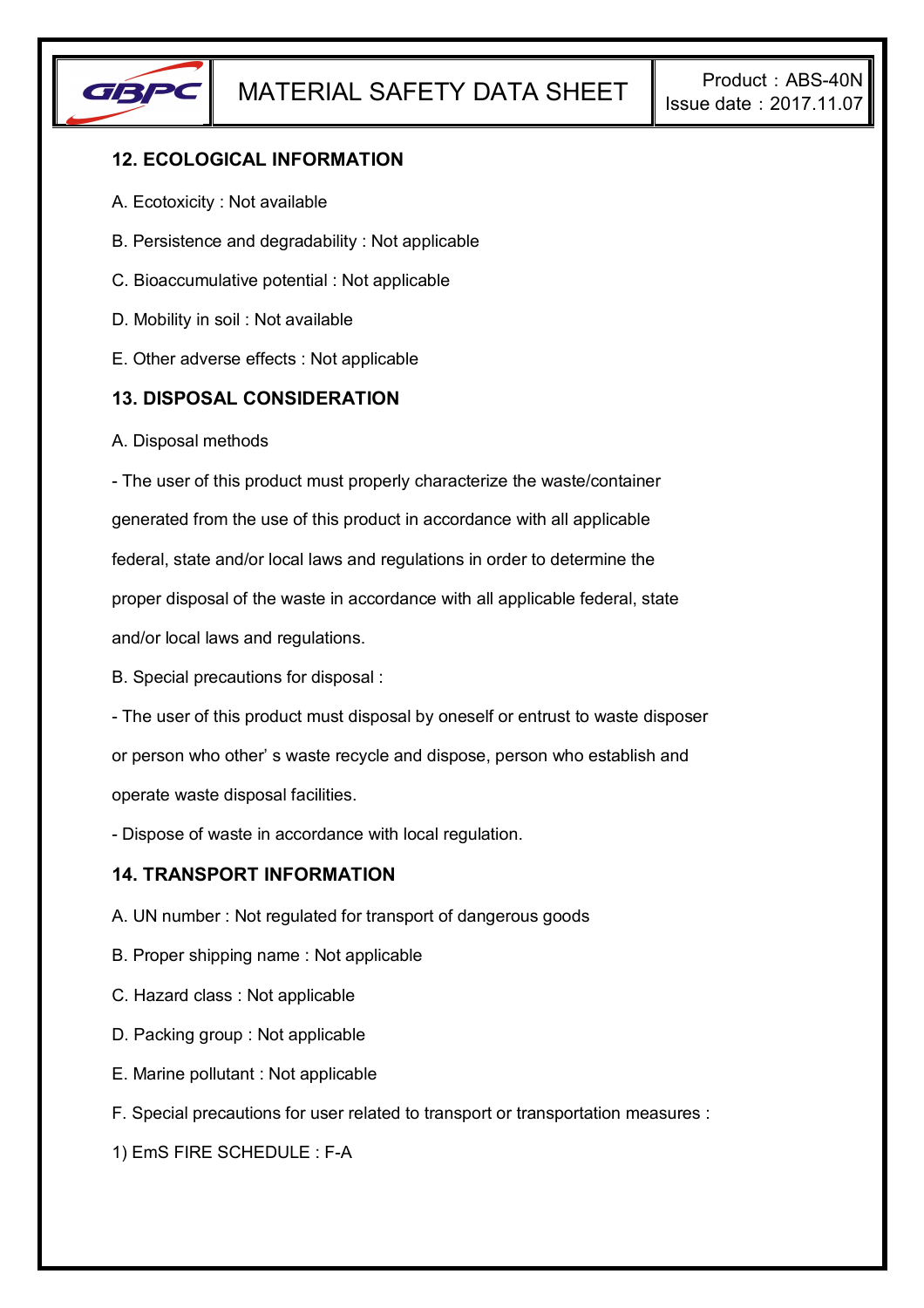

#### 2) EmS SPILLAGE SCHEDULE : S-H

## **15. REGULATORY INFORMATION**

A. This product is not subject to the chemical for classification and labeling

under ISHL Article 41.

- B. The Toxic Chemical Control Act
- This product is not classified as Toxic chemical and Observational chemical
- Toxic Release Inventory(TRI) Chemicals: Not regulated
- C. Dangerous goods Safety Management Law: Not applicable
- D. US regulations
- OSHA regulation (29CFR1910.119) : Not applicable
- CERCLA section 103 (40CFR302.4) : Not applicable
- EPCRA section 302(40CFR355.30) : Not applicable
- EPCRA section 304(40CFR355.40) : Not applicable
- EPCRA section 313(40CFR372.65) : Not applicable
- E. Other local or international regulation
- POPs Management Law : Not applicable
- Rotterdam Convention on Harmful Chemicals & Pesticides : Not applicable
- Stockholm Convention on Persistent Organic Pollutants : Not applicable
- Montreal Protocol on Substances That Deplete the Ozone Layer
- : Not applicable
- Information of EU Classification : Not available

### **16. OTHER INFORMATION**

### A. Reference

- This MSDS is prepared in accordance with ISHL Article 41 and GBPC Petrochemical Co.,

Ltd.

B. Issue date:2017.11.07